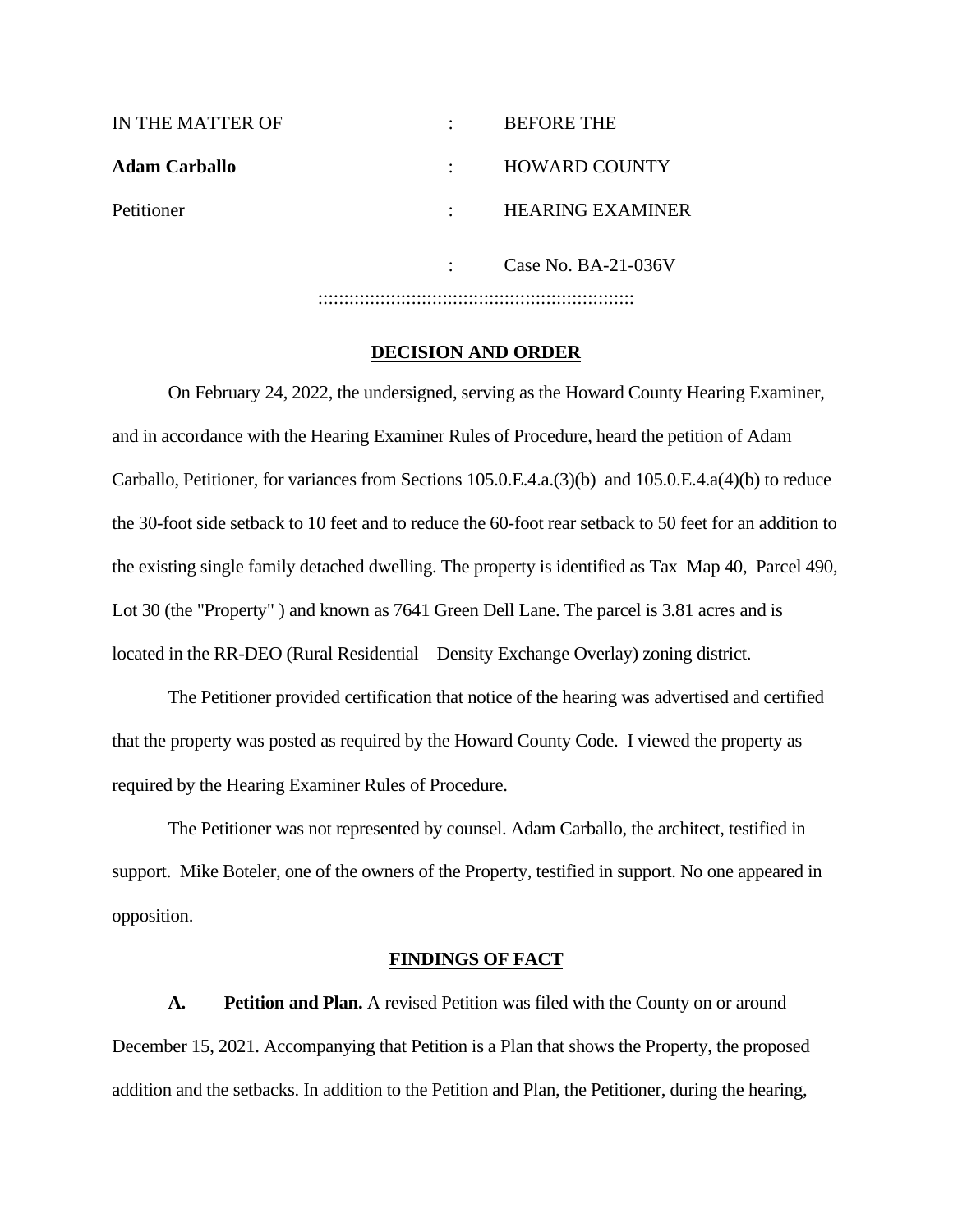referred to a Google Earth image of the Property which was marked as **Petitioner Exhibit 1**.

#### **B. Property and Vicinal Properties.**

The parcels adjoining the Property and across Green Dell Lane from the Property are zoned RR-DEO and developed with single family homes. While not directly adjoining the Property, there is a parcel used for a religious facility behind the Property (the pipestem driveway from another residence is between the Property and the religious facility parcel). The lots in the immediate neighborhood appear to be similar in size to the Property and also appear to have similar sized dwelling units which range from 3000 to 7600 square feet.

While the lots in the immediate neighborhood are both regular irregular in shape, the Property is a regularly shaped parcel. The house was built such that the backyard area is considerably smaller than the area in front of the house. As shown on the Plan, the approximate distance from the rear lot line to the rear of the house is about 100 feet, while the distance from the front property line appears to be three times that length. There is an existing well located in the rear yard and a private sewage easement in the front of the house.

#### **C. Variance Requested.**

This is a petition for a variance from Sections  $105.0.E.4.a.(3)(b)$  and  $105.0.E.4.a(4)(b)$  to reduce the 30-foot side setback to 10 feet and to reduce the 60-foot rear setback to 50 feet for an addition to the existing single family detached dwelling. The Petitioner requests a variance to build an approximate 45 foot by 55 foot garage addition with two car bays and a larger bay for an RV. The garage would be attached to the main house by a 14.5 foot covered breezeway.<sup>1</sup>

<sup>1</sup> Section 130.0 of the Howard County Zoning Regulations includes the following definition: *Principal Use or Structure : The main use of a lot or the structure used for the main function of a lot, as opposed to an accessory use or structure. Structures which are attached to the principal structure, either directly or by a breezeway not to exceed 15 feet in length, shall be considered part of the principal structure.* Thus, the proposed addition shall be considered part of the principal structure, rather than an accessory structure.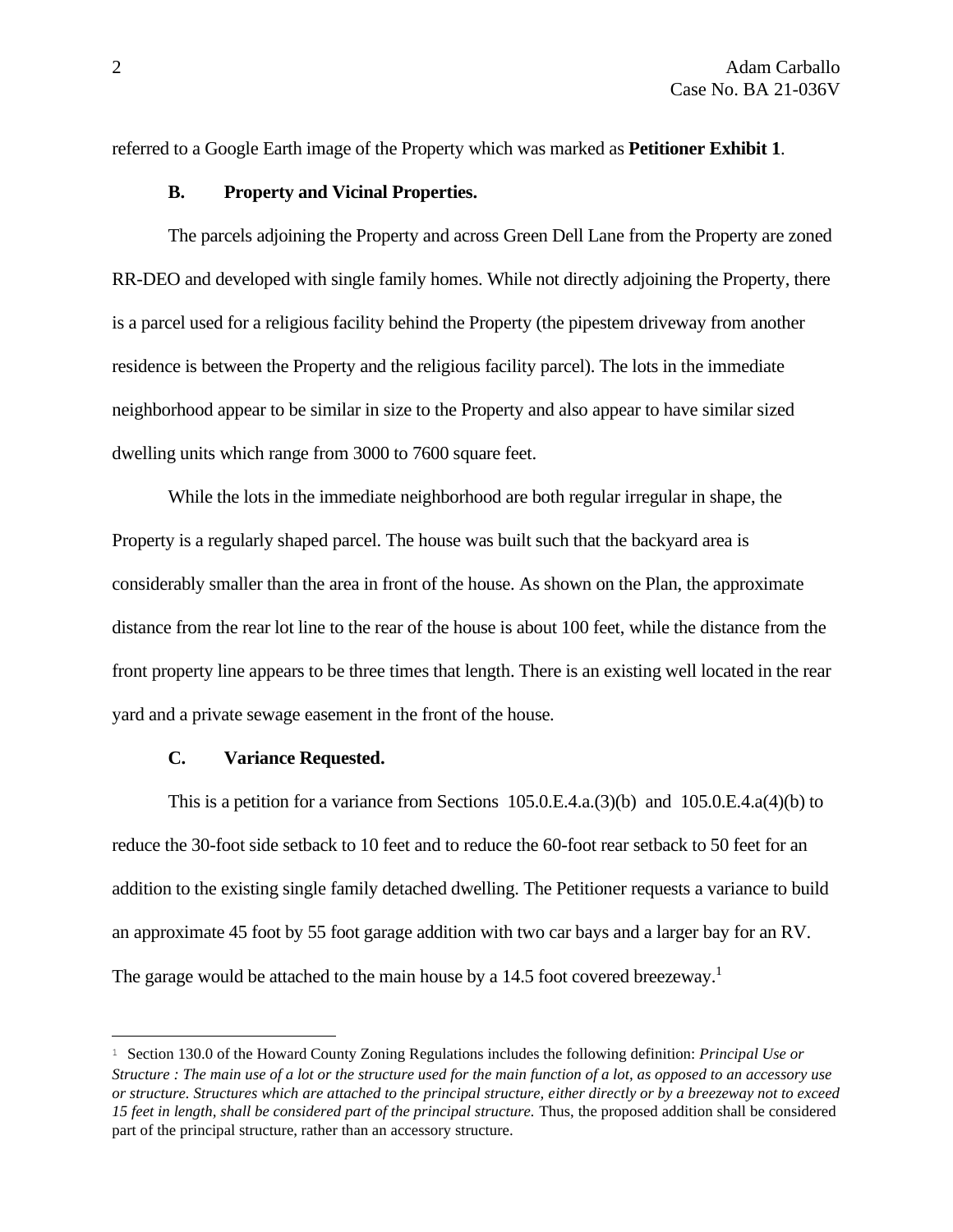The addition over the car garage will be two stories with exterior stairs. Mr. Carballo testified that the upstairs will be unfinished and used for storage.

While a two-car garage addition could be built within the building restriction lines without a variance, the witnesses testified that the owners wish to have adequate garage space for additional cars and an RV. Mr. Boteler pointed out, and Petitioner Exhibit 1 shows, that there are in fact other parcels in the immediate vicinity that include large attached or detached structures. The only location for such a structure on the Property is where proposed, as it would be impossible to build that same structure on the opposite side of the backyard due to the presence of the well.

### **CONCLUSIONS OF LAW**

The standards for variances are contained in Section 130.B.2.a of the Zoning Regulations.

That section provides that a variance may be granted "where all of the following determinations

are made":

(1) That there are unique physical conditions, including irregularity, narrowness or shallowness of lot or shape, exceptional topography, or other existing features peculiar to the particular lot; and that as a result of such unique physical conditions, practical difficulties or unnecessary hardships arise in complying strictly with the bulk provisions of these Regulations.

(2) That the variance, if granted, will not alter the essential character of the neighborhood or district in which the lot is located; will not substantially impair the appropriate use or development of adjacent property; and will not be detrimental to the public welfare.

(3) That such practical difficulties or hardships have not been created by the owner provided, however, that where all other required findings are made, the purchase of a lot subject to the restrictions sought to be varied shall not itself constitute a self-created hardship.

(4) That within the intent and purpose of these Regulations, the variance, if granted, is the minimum variance necessary to afford relief.

(5) That no variance be granted to the minimum criteria established in Section 131.0 for Conditional Uses except where specifically provided therein or in an historic district. Nothing herein shall be construed to prevent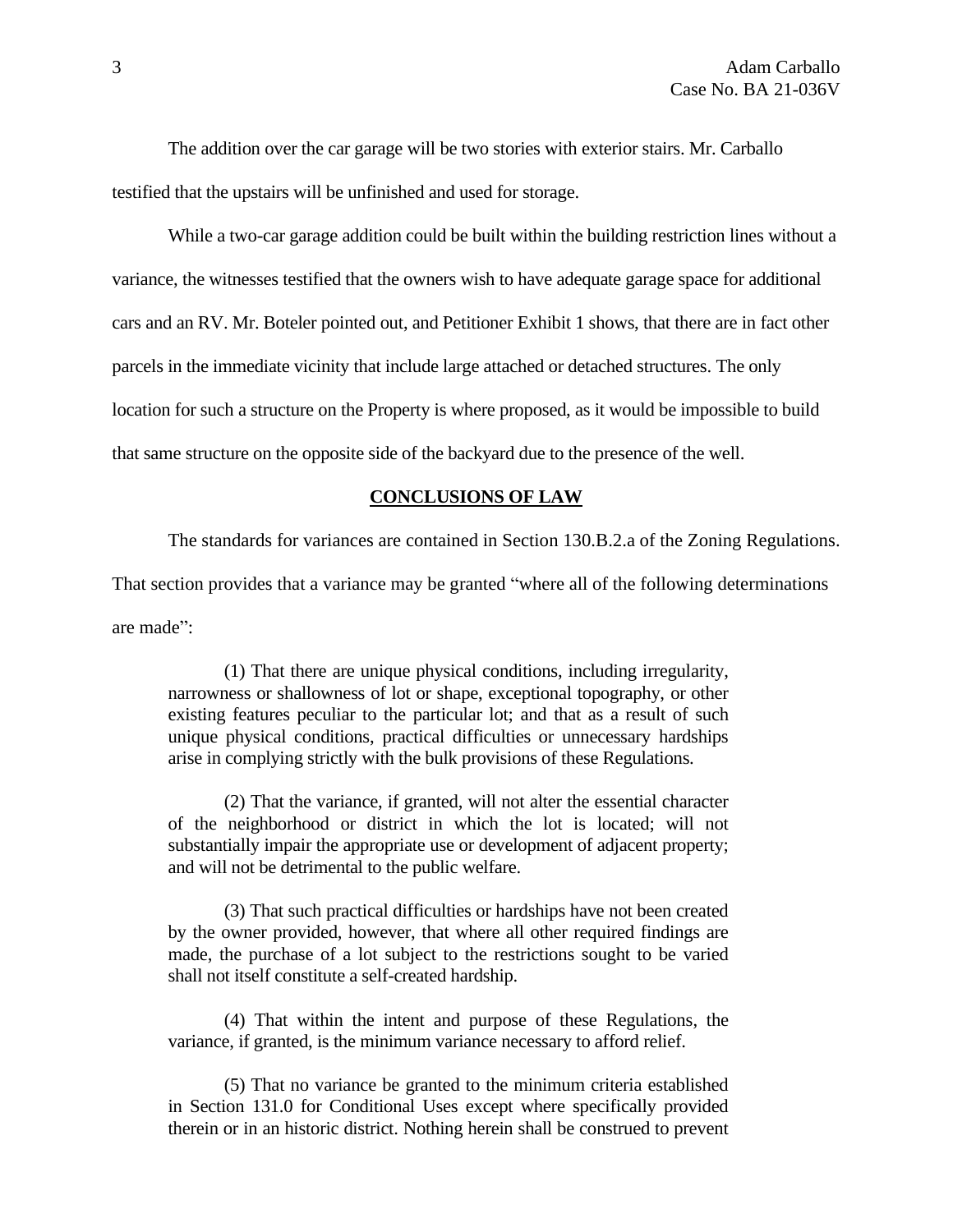the granting of variances in any zoning district other than to the minimum criteria established in Section 131.0.

### **1. Section 130.B.2.a (1)**

The first criterion for a variance is that there must be some unique physical condition of the property, e.g., irregularity of shape, narrowness, shallowness, or peculiar topography that results in a practical difficulty in complying with the particular bulk zoning regulation. Section  $130.B.2(a)(1)$ . This test involves a two-step process. First, there must be a finding that the property is unusual or different from the nature of the surrounding properties. Second, this unique condition must disproportionately impact the property such that a practical difficulty arises in complying with the bulk regulations. See *Cromwell v. Ward*, 102 Md. App. 691, 651 A.2d 424 (1995). A "practical difficulty" is shown when the strict letter of the zoning regulation would "unreasonably prevent the owner from using the property for a permitted purpose or would render conformity with such restrictions unnecessarily burdensome." *Anderson v. Board of Appeals, Town of Chesapeake Beach*, 22 Md. App. 28, 322 A.2d 220 (1974).

While the Property is a regularly shaped parcel, the house was built such that the backyard area is considerably smaller than the area in front of the house. As shown on the Plan, the approximate distance from the rear lot line to the rear of the house is about 100 feet, while the distance from the front property line appears to be three times that length. Further, there is an existing well located in the rear yard and a private sewage easement in the front of the house. These features cause the Property to be different from the nature of the surrounding properties. The unique conditions disproportionately impact the property such that a practical difficulty arises in complying with the bulk regulations, because a similar size garage cannot be built anywhere else in the rear of the home.

*The criteria set forth in Section 130.B.2.a (1) are met.*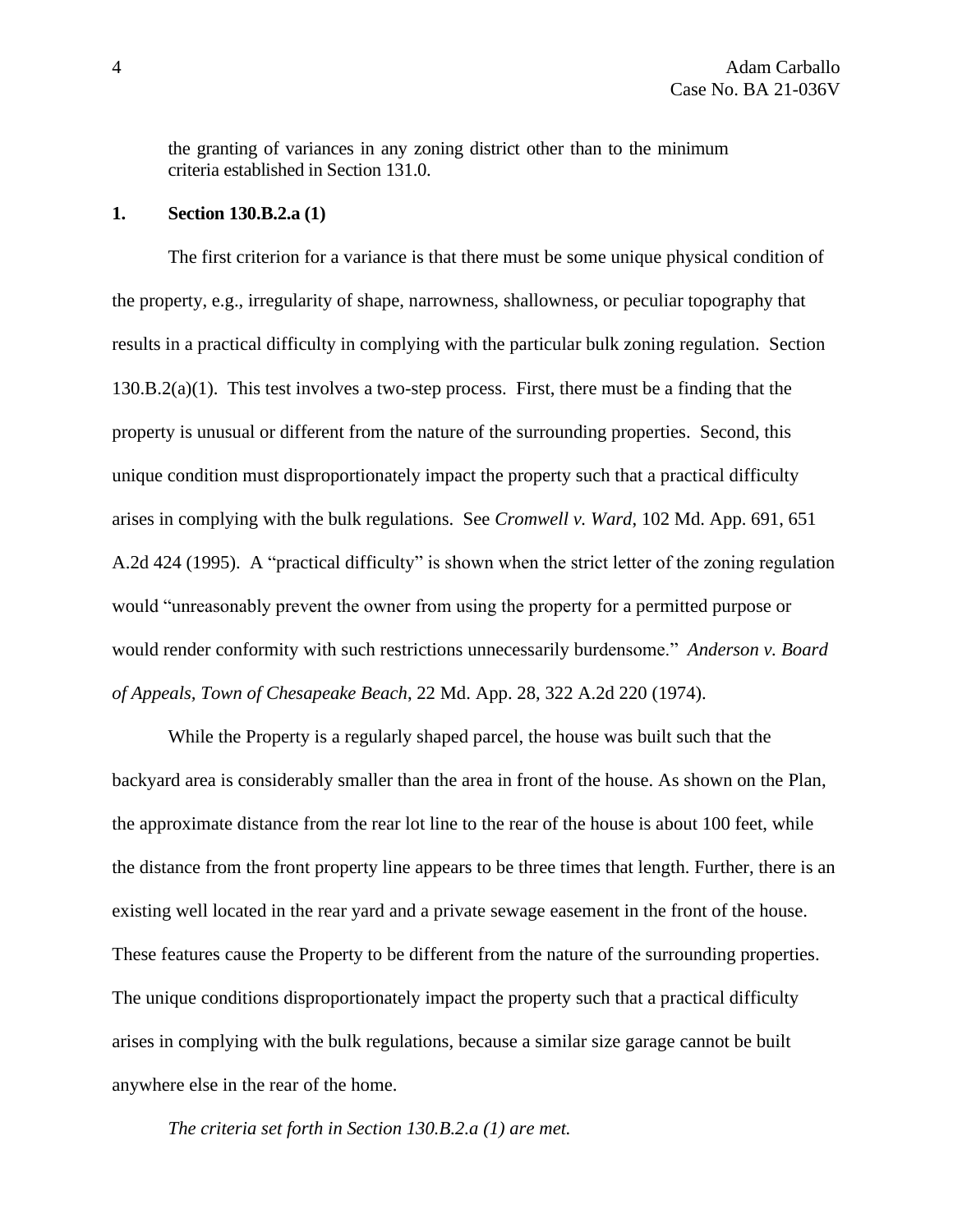### **2. Section 130.B.2.a (2)**

I find that the variance, if granted, will not alter the essential character of the neighborhood or district in which the lot is located; will not substantially impair the appropriate use or development of adjacent property; and will not be detrimental to the public welfare. The proposed variance is for a permitted purpose and many of the neighboring dwellings have large attached or detached structures. Further, the addition will be buffered from the closest property by existing vegetation and from the road by distance and vegetation.

*The Petitioner therefore meets the criteria of Section 130.B.2.a (2) of the Zoning Regulations.*

# **3. Section 130.B.2.a (3)**

The hardships and practical difficulties which arise from the Property's configuration were not self-created.

*The Petitioner has met the criteria of Section 130.B.2.a(3).*

# **4. Section 130.B.2.a (4)**

While the addition is over 2300 square feet, it is clear that other home in the immediate neighborhood have similarly sized additions or structures and that the request is reasonable.

*Within the intent and purpose of the regulations, then, I find the requested variance is the minimum necessary to afford relief, in accordance with Section 130.B.2.a(4).*

# 5. **Section 130.B.2.a(5) [Not applicable to this Petition.]**